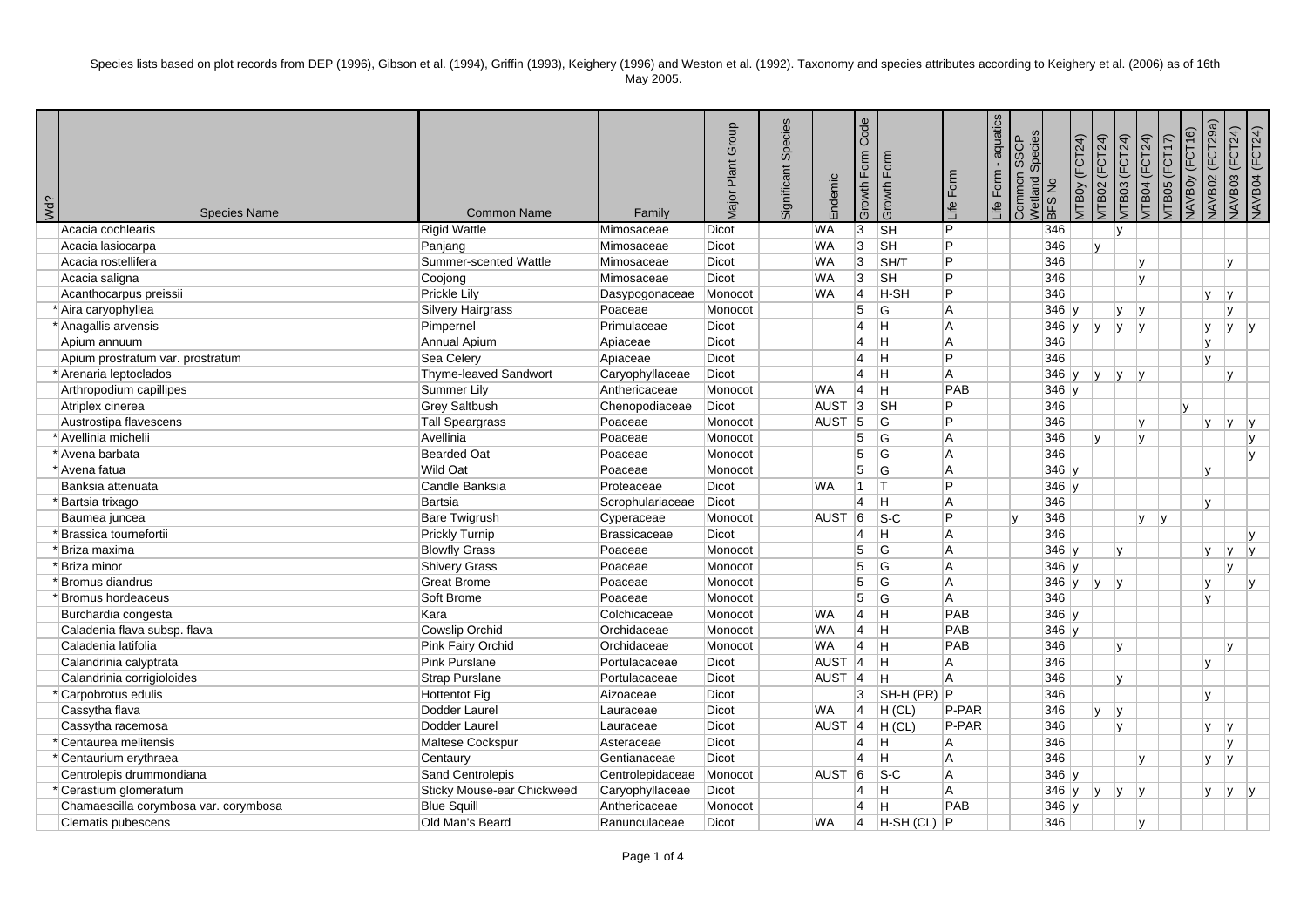| Wd?<br><b>Species Name</b>                  | <b>Common Name</b>             | Family              | Plant Group<br><b>Major</b> | Species<br>Significant | indemic            | Code<br>Form<br>Growth | Form<br>Growth I          | life Form | - aquatics<br>Form<br>i€ | Species<br><b>SSCP</b><br>Common<br>Netland | BFS <sub>No</sub> | <b>ITBOY (FCT24)</b> | <b>ITB02 (FCT24)</b> | <b>ATB03 (FCT24)</b>    | <b>ЛТВО4</b> (FCT24) | $\widehat{\kappa}$<br>(FCT1)<br><b>ATBO5</b> | JAVBOY (FCT16)<br><b>ZOSIVYN</b> | (FCT29a)<br>VAVB03 (FCT24) | <b>NAVB04 (FCT24)</b> |
|---------------------------------------------|--------------------------------|---------------------|-----------------------------|------------------------|--------------------|------------------------|---------------------------|-----------|--------------------------|---------------------------------------------|-------------------|----------------------|----------------------|-------------------------|----------------------|----------------------------------------------|----------------------------------|----------------------------|-----------------------|
| Comesperma confertum                        | Coastal Comesperma             | Polygalaceae        | Dicot                       |                        | <b>WA</b>          | 3                      | SH-H                      | P.        |                          |                                             | 346               |                      |                      | ١v                      |                      |                                              |                                  | $\mathsf{v}$               |                       |
| Conostylis aculeata                         | <b>Prickly Conostylis</b>      | Haemodoraceae       | Monocot                     |                        | <b>WA</b>          | $\overline{4}$         | H                         | Þ         |                          |                                             | $346$ y           |                      |                      |                         |                      |                                              |                                  |                            | IV.                   |
| Conostylis candicans subsp. candicans       | <b>Grey Conostylis</b>         | Haemodoraceae       | Monocot                     |                        | <b>WA</b>          | $\overline{4}$         | ΙH                        | P         |                          |                                             | 346               |                      | Iv.                  |                         |                      |                                              |                                  |                            |                       |
| Conyza bonariensis                          | Fleabane                       | Asteraceae          | Dicot                       |                        |                    | $\overline{4}$         | İΗ                        | l A       |                          |                                             | 346               |                      |                      | lv.                     |                      |                                              |                                  |                            | IV.                   |
| <sup>*</sup>  Conyza sumatrensis            | Fleabane                       | Asteraceae          | Dicot                       |                        |                    | $\overline{4}$         | ΙH                        | l A       |                          |                                             | 346               |                      | v                    |                         |                      |                                              |                                  | v                          |                       |
| Crassula colorata var. colorata             | Dense Stonecrop                | Crassulaceae        | Dicot                       |                        | <b>AUST</b>        | 14                     | İΗ                        | l A       |                          |                                             | $346$ y           |                      | lv.                  |                         |                      | lv.                                          | v                                |                            | IV.                   |
| Crassula glomerata                          | Stonecrop                      | Crassulaceae        | Dicot                       |                        |                    | $\overline{4}$         | ΙH                        | lA.       |                          |                                             | $346$ y           |                      | İγ.<br>lv.           |                         |                      |                                              | l٧                               |                            | Iv.                   |
| Cryptandra mutila                           | Cryptandra                     | Rhamnaceae          | Dicot                       |                        | <b>WA</b>          | $\overline{3}$         | <b>SH</b>                 | P         |                          |                                             | 346               |                      |                      |                         |                      |                                              |                                  | v                          |                       |
| Daucus glochidiatus                         | <b>Australian Carrot</b>       | Apiaceae            | Dicot                       |                        |                    | $\overline{4}$         | н                         | l A       |                          |                                             | 346               |                      | Iv.                  |                         |                      |                                              |                                  |                            |                       |
| Daviesia triflora                           | <b>Three-flowered Daviesia</b> | Papilionaceae       | <b>Dicot</b>                |                        | <b>WA</b>          | 3                      | <b>SH</b>                 | P         |                          |                                             | $346$ y           |                      |                      |                         |                      |                                              |                                  |                            |                       |
| Desmazeria rigida                           | <b>Rigid Fescue</b>            | Poaceae             | Monocot                     |                        |                    | 5                      | G                         | A         |                          |                                             | 346               |                      | IV.                  |                         |                      |                                              | lv.                              |                            |                       |
| Desmocladus flexuosus                       | Desmocladus                    | Restionaceae        | Monocot                     |                        |                    | 6                      | $ S-R$                    | P         |                          |                                             | 346               |                      | Iv.                  |                         |                      |                                              | ly.                              | <b>v</b>                   |                       |
| 'Disa bracteata                             | South African Orchid           | Orchidaceae         | Monocot                     |                        |                    | $\overline{4}$         | н                         | PAB       |                          |                                             | 346               |                      |                      |                         |                      |                                              | ۱v                               |                            |                       |
| *Dischisma arenarium                        | Dischisma                      | Scrophulariaceae    | <b>Dicot</b>                |                        |                    | $\overline{4}$         | İΗ                        | A         |                          |                                             | 346               |                      | v<br>IV.             |                         |                      |                                              |                                  |                            |                       |
| Drosera erythrorhiza subsp. erythrorhiza    | <b>Red Ink Sundew</b>          | Droseraceae         | Dicot                       |                        | <b>WA</b>          | $\vert 4 \vert$        | lн                        | PAB       |                          |                                             | $346$ y           |                      | lv.                  |                         |                      |                                              |                                  |                            |                       |
| Drosera pallida                             | Rainbow                        | Droseraceae         | Dicot                       |                        | <b>WA</b>          | $\overline{4}$         | ΙH                        | PAB       |                          |                                             | $346$ y           |                      | Iv.<br>v             |                         |                      |                                              |                                  |                            |                       |
| Dryandra lindleyana                         | Couch Honeypot                 | Proteaceae          | <b>Dicot</b>                |                        | <b>WA</b>          | 3                      | SH(PR)                    | P         |                          |                                             | $346$ y           |                      | lv.                  |                         |                      |                                              | ۱v                               |                            | IV.                   |
| Dryandra sessilis var. sessilis             | Hills Parrotbush               | Proteaceae          | Dicot                       |                        | <b>WA</b>          | 3                      | $\overline{\mathsf{S}}$ H | P         |                          |                                             | 346               |                      |                      |                         |                      |                                              |                                  | v                          |                       |
| Ehrharta calycina                           | Perennial Veldtgrass           | Poaceae             | Monocot                     |                        |                    | 5                      | lG.                       | P         |                          |                                             | 346               |                      |                      |                         |                      |                                              |                                  |                            | IV.                   |
| * Ehrharta longiflora                       | Annual Veldtgrass              | Poaceae             | Monocot                     |                        |                    | $\overline{5}$         | G                         | l A       |                          |                                             | $346$ y           |                      | $\mathsf{v}$         |                         |                      |                                              |                                  |                            | Iv.                   |
| Eremophila glabra subsp. albicans           | Eremophila                     | Myoporaceae         | Dicot                       |                        | <b>WA</b>          | 3                      | SH                        | P         |                          |                                             | 346               |                      |                      |                         |                      |                                              | ۱v                               |                            |                       |
| Erodium cicutarium                          | Common Storksbill              | Geraniaceae         | <b>Dicot</b>                |                        |                    | $\overline{4}$         | н                         | A         |                          |                                             | 346               |                      |                      |                         |                      |                                              |                                  | v                          |                       |
| Eucalyptus decipiens subsp. decipiens       | <b>Limestone Marlock</b>       | Myrtaceae           | Dicot                       |                        | <b>WA</b>          | $\overline{2}$         | $\mathsf{M}$              | P         |                          |                                             | 346               |                      | v                    |                         |                      |                                              |                                  |                            |                       |
| Eucalyptus gomphocephala var. gomphocephala | Tuart                          | Myrtaceae           | Dicot                       |                        | <b>WA</b>          |                        | $1$ T/M                   | P         |                          |                                             | 346               |                      |                      | lv.                     |                      |                                              |                                  |                            |                       |
| Eucalyptus marginata subsp. marginata       | Jarrah                         | Myrtaceae           | Dicot                       |                        | <b>WA</b>          | $1$ T                  |                           | P         |                          |                                             | $346$ y           |                      |                      |                         |                      |                                              |                                  |                            |                       |
| Euphorbia peplus                            | Petty Spurge                   | Euphorbiaceae       | <b>Dicot</b>                |                        |                    | $\overline{4}$         | ΙH                        | l A       |                          |                                             | 346               |                      |                      | lv                      |                      |                                              | lv.                              | v                          |                       |
| Ficinia nodosa                              | <b>Knotted Clubrush</b>        | Cyperaceae          | Monocot                     |                        | <b>AUST</b>        | 6                      | $ S-C$                    | P         |                          |                                             | 346               |                      |                      |                         |                      |                                              | I۷                               |                            |                       |
| Frankenia pauciflora                        | Sea Heath                      | Frankeniaceae       | Dicot                       |                        | AUST <sub>3</sub>  |                        | <b>SH</b>                 | P         |                          |                                             | 346               |                      |                      |                         |                      | v                                            | İ٧                               |                            |                       |
| Gahnia trifida                              | Coast Sawsedge                 | Cyperaceae          | Monocot                     |                        | AUST <sub>16</sub> |                        | $ S-C $                   | P         |                          |                                             | 346               |                      |                      |                         |                      | v                                            |                                  |                            |                       |
| Galium aparine                              | Goosegrass                     | Rubiaceae           | Dicot                       |                        |                    | 4                      | H                         | lA.       |                          |                                             | 346               |                      |                      |                         |                      |                                              |                                  | V.                         | $\mathsf{V}$          |
| 'Galium murale                              | <b>Bedstraw</b>                | Rubiaceae           | Dicot                       |                        |                    | $\overline{4}$         | Η                         | A         |                          |                                             | 346 $y$           |                      | IV.<br>lv.           | $\mathsf{I} \mathsf{v}$ |                      |                                              | Iv.                              |                            |                       |
| Gastrolobium capitatum                      | Common Nemcia                  | Papilionaceae       | Dicot                       |                        | <b>WA</b>          | 3                      | <b>SH</b>                 | P         |                          |                                             | $346$ y           |                      |                      |                         |                      |                                              |                                  |                            |                       |
| Gompholobium tomentosum                     | Common Gompholobium            | Papilionaceae       | Dicot                       |                        | <b>WA</b>          | $\overline{3}$         | <b>SH</b>                 | P         |                          |                                             | 346               |                      | $\mathsf{v}$         |                         |                      |                                              |                                  | V                          |                       |
| Grevillea preissii subsp. preissii          | Limestone Spider-net Grevillea | Proteaceae          | Dicot                       |                        | <b>WA</b>          | 3                      | <b>SH</b>                 | P         |                          |                                             | 346               |                      | IV.<br> V            |                         |                      |                                              | lv.                              | ly.                        | V                     |
| Hakea prostrata                             | Harsh Hakea                    | Proteaceae          | Dicot                       |                        | <b>WA</b>          | 3                      | <b>SH</b>                 | P         |                          |                                             | 346               |                      |                      |                         |                      |                                              |                                  |                            | IV.                   |
| Hardenbergia comptoniana                    | Hardenbergia                   | Papilionaceae       | Dicot                       |                        | <b>WA</b>          | 3                      | SH (CL)                   | P         |                          |                                             | $346$ y           |                      | V <br>ly.            | $\mathsf{I}\mathsf{V}$  |                      |                                              |                                  | V                          | v                     |
| Heliophila pusilla                          | Heliophila                     | <b>Brassicaceae</b> | Dicot                       |                        |                    | $\overline{4}$         | Н                         | A         |                          |                                             | 346               |                      | v                    |                         |                      |                                              |                                  |                            |                       |
| Hibbertia hypericoides                      | Common Hibbertia               | Dilleniaceae        | Dicot                       |                        | <b>WA</b>          | 3                      | <b>SH</b>                 | P         |                          |                                             | $346$ v           |                      | lv                   |                         |                      |                                              |                                  |                            | M                     |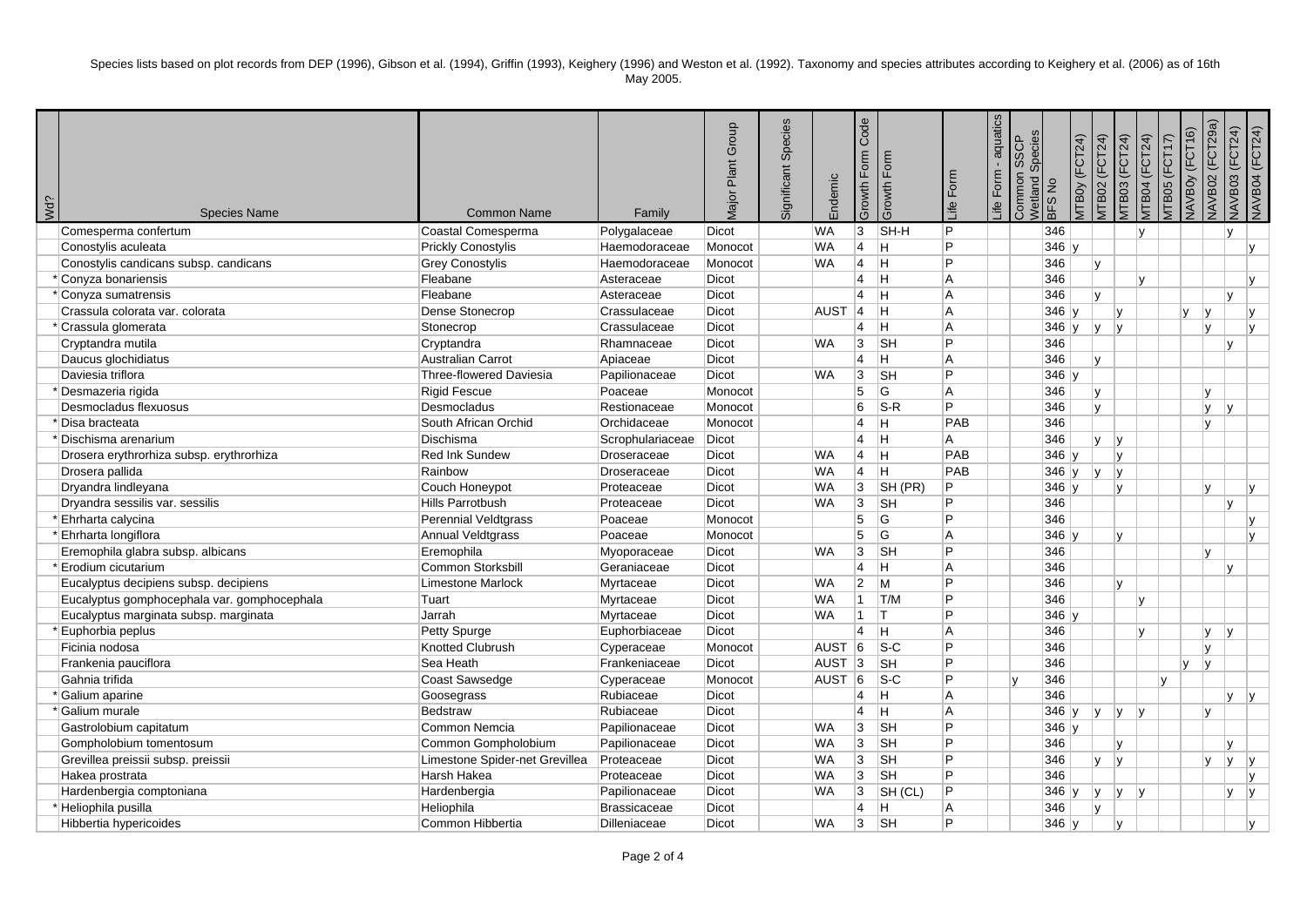| Wd?<br><b>Species Name</b>             | <b>Common Name</b>     | Family           | Plant Group<br><b>Major</b> | Species<br>Significant | Endemic           | Code<br>Form<br>Growth | Growth Form               | ife Form | - aquatics<br>Form<br>$\frac{d}{dt}$ | Species<br><b>SSCP</b><br>Common<br><b>Netland:</b> | BFS <sub>No</sub> | <b>ITBOy (FCT24)</b> | <b>ITB02 (FCT24)</b>               | <b>ATB03 (FCT24)</b>   | <b>ЛТВО4</b> (FCT24) | <b>ITB05 (FCT17)</b> | (FCT29a)<br>VAVBOY (FCT16)<br>VAVB02 | VAVB03 (FCT24) | <b>NAVB04 (FCT24)</b> |
|----------------------------------------|------------------------|------------------|-----------------------------|------------------------|-------------------|------------------------|---------------------------|----------|--------------------------------------|-----------------------------------------------------|-------------------|----------------------|------------------------------------|------------------------|----------------------|----------------------|--------------------------------------|----------------|-----------------------|
| Hibbertia racemosa                     | Stalked Hibbertia      | Dilleniaceae     | Dicot                       |                        | <b>WA</b>         | 3                      | <b>SH</b>                 | lP.      |                                      |                                                     | $346$ v           |                      |                                    | lv.                    |                      |                      |                                      |                |                       |
| Hibbertia spicata subsp. leptotheca    | Limestone Hibbertia    | Dilleniaceae     | Dicot                       | P3/p,s,e WA            |                   | $\overline{3}$         | <b>SH</b>                 | P        |                                      |                                                     | 346               |                      |                                    |                        |                      |                      |                                      | y              |                       |
| Homalosciadium homalocarpum            | Homahoma               | Apiaceae         | Dicot                       |                        | <b>WA</b>         | $\overline{4}$         | Iн.                       | l A      |                                      |                                                     | $346$ y           |                      |                                    |                        |                      |                      |                                      |                |                       |
| Hyalosperma cotula                     | Hyalosperma            | Asteraceae       | Dicot                       |                        | <b>WA</b>         | $\overline{4}$         | İΗ                        | l A      |                                      |                                                     | 346               |                      |                                    |                        |                      |                      |                                      | y              |                       |
| <b>Hybanthus calycinus</b>             | <b>Native Violet</b>   | Violaceae        | Dicot                       |                        | <b>WA</b>         | $\overline{4}$         | <b>H-SH</b>               | Þ        |                                      |                                                     | 346               |                      | lv.                                |                        |                      |                      |                                      |                | IV.                   |
| Hydrocotyle diantha                    | Pennywort              | Apiaceae         | Dicot                       |                        | <b>WA</b>         | $\overline{4}$         | İΗ                        | l A      |                                      |                                                     | 346               |                      |                                    | Iv.                    |                      |                      |                                      |                |                       |
| Hypochaeris glabra                     | Flatweed               | Asteraceae       | Dicot                       |                        |                   | $\overline{4}$         | H                         | l A      |                                      |                                                     | $346 \vert v$     |                      | lv.<br>Iv.                         | $\mathsf{v}$           |                      |                      |                                      | v              | IV.                   |
| Isolepis cernua                        | Nodding Clubrush       | Cyperaceae       | Monocot                     |                        | <b>AUST</b>       | 6                      | $S-C$                     | A        |                                      |                                                     | $346$ y           |                      | IV.<br>Iv.                         |                        |                      | v                    | lv.                                  |                | IV.                   |
| Kennedia coccinea                      | Coral Kennedia         | Papilionaceae    | Dicot                       | ls                     | <b>WA</b>         | $\overline{4}$         | H(PR)                     | P        |                                      |                                                     | 346               |                      |                                    |                        |                      |                      | lv.                                  |                |                       |
| Lagurus ovatus                         | Hare's Tail Grass      | Poaceae          | Monocot                     |                        |                   | 5                      | G                         | l A      |                                      |                                                     | 346               |                      | <b>V</b><br>$\mathsf{I}\mathsf{v}$ |                        |                      |                      | lv.                                  | l y            |                       |
| 231)                                   | Lepidosperma           | Cyperaceae       | Monocot                     |                        | WA                | 6                      | $ S-C $                   | P        |                                      |                                                     | 346               |                      |                                    |                        |                      |                      |                                      | V              |                       |
| Lepidosperma squamatum                 | Common Lepidosperma    | Cyperaceae       | Monocot                     |                        | <b>WA</b>         | 6                      | $s-c$                     | P        |                                      |                                                     | $346$ y           |                      | v <br>$\mathsf{I}\mathsf{v}$       |                        |                      |                      |                                      |                | IV.                   |
| Leucopogon parviflorus                 | <b>Beard Heath</b>     | Epacridaceae     | Dicot                       |                        | <b>WA</b>         | $\overline{3}$         | <b>SH</b>                 | P        |                                      |                                                     | 346               |                      |                                    | lv.                    |                      |                      | IV.                                  | <b>v</b>       |                       |
| *Lolium rigidum                        | <b>Annual Ryegrass</b> | Poaceae          | Monocot                     |                        |                   | 5                      | G                         | l A      |                                      |                                                     | 346               |                      |                                    |                        |                      |                      | lv.                                  | V              |                       |
| Lomandra maritima                      | Coast Lomandra         | Dasypogonaceae   | Monocot                     |                        | <b>WA</b>         | $\overline{4}$         | lн                        | P        |                                      |                                                     | 346               |                      | v                                  |                        |                      |                      | lv.                                  | lv.            | V                     |
| Lyginia barbata                        | Lyginia                | Restionaceae     | Monocot                     |                        |                   | 6                      | $ S-R $                   | P        |                                      |                                                     | $346$ y           |                      | I٧                                 |                        |                      |                      |                                      |                |                       |
| Macrozamia riedlei                     | Riedlé's Zamia         | Zamiaceae        | Cycad                       |                        | <b>WA</b>         | 3                      | SH-H                      | P        |                                      |                                                     | $346 \vert v$     |                      | Iv.                                |                        |                      |                      |                                      |                |                       |
| Meeboldina coangustata                 | Meeboldina             | Restionaceae     | Monocot                     |                        |                   | 6                      | $ S-R $                   | P        |                                      |                                                     | 346               |                      |                                    |                        |                      | Iv.                  |                                      |                |                       |
| Melaleuca huegelii subsp. huegelii     | Chenille Honeymyrtle   | Myrtaceae        | <b>Dicot</b>                |                        | <b>WA</b>         | 3                      | <b>SH</b>                 | P        |                                      |                                                     | 346               |                      |                                    |                        |                      |                      | ly.                                  | l y            |                       |
| Melaleuca rhaphiophylla                | Freshwater Paperbark   | Myrtaceae        | Dicot                       |                        | <b>WA</b>         | $\overline{3}$         | <b>SH</b>                 | P        |                                      |                                                     | 346               |                      |                                    |                        |                      | v                    |                                      |                |                       |
| Melaleuca systena                      | Yellow Honeymyrtle     | Myrtaceae        | <b>Dicot</b>                |                        | <b>WA</b>         | $\overline{3}$         | $\overline{\mathsf{S}}$ H | Þ        |                                      |                                                     | 346               |                      | ly.<br> v                          |                        |                      |                      |                                      | $y \mid y$     |                       |
| Melaleuca teretifolia                  | Swamp Honeymyrtle      | Myrtaceae        | Dicot                       |                        | WA                | 3                      | $\overline{\mathsf{S}}$ H | P        |                                      |                                                     | 346               |                      |                                    |                        |                      | v                    |                                      |                |                       |
| * Melilotus indicus                    | <b>Common Melilot</b>  | Papilionaceae    | Dicot                       |                        |                   | $\overline{4}$         | H                         | l A      |                                      |                                                     | 346               |                      |                                    |                        |                      |                      | $V$ $V$                              |                |                       |
| Mesomelaena pseudostygia               | Semaphore Sedge        | Cyperaceae       | Monocot                     |                        | <b>WA</b>         | 6                      | $\overline{\text{S-C}}$   | P        |                                      |                                                     | 346               |                      | Iv.                                |                        |                      |                      |                                      |                |                       |
| Microlaena stipoides                   | <b>Weeping Grass</b>   | Poaceae          | Monocot                     |                        | <b>AUST</b>       | 5                      | G                         | P        |                                      |                                                     | $346$ y           |                      |                                    |                        |                      |                      |                                      |                |                       |
| Millotia tenuifolia var. tenuifolia    | Soft Millotia          | Asteraceae       | <b>Dicot</b>                |                        | AUST <sub>4</sub> |                        | lH.                       | l A      |                                      |                                                     | 346               |                      | v<br>Ιv                            |                        |                      |                      |                                      |                |                       |
| * Minuartia mediterranea               | Sandwort               | Caryophyllaceae  | Dicot                       |                        |                   | $\overline{4}$         | İΗ                        | l A      |                                      |                                                     | 346               |                      | Iv.<br> v                          |                        |                      |                      |                                      |                |                       |
| *Moraea flaccida                       | One-leaf Cape Tulip    | Iridaceae        | Monocot                     |                        |                   | $\overline{4}$         | H                         | PAB      |                                      |                                                     | 346               |                      |                                    | IV.                    |                      |                      |                                      |                | <b>V</b>              |
| Nemcia reticulata                      | Reticulate Nemcia      | Papilionaceae    | Dicot                       |                        | WA                | 3                      | $\overline{\mathsf{S}}$ H | Þ        |                                      |                                                     | 346               |                      |                                    |                        |                      |                      | ۱v                                   |                |                       |
| Olearia axillaris                      | Coastal Daisybush      | Asteraceae       | Dicot                       |                        | <b>AUST</b>       | $ 3\rangle$            | <b>SH</b>                 | P        |                                      |                                                     | 346               |                      | v                                  |                        |                      |                      |                                      |                |                       |
| Opercularia vaginata                   | Opercularia            | Rubiaceae        | Dicot                       |                        | <b>WA</b>         | 3                      | SH-H                      | P        |                                      |                                                     | 346               |                      | V                                  |                        |                      |                      |                                      |                |                       |
| *Orobanche minor                       | <b>Broom Rape</b>      | Orobanchaceae    | Dicot                       |                        |                   | $\overline{4}$         | H                         | A-PAR    |                                      |                                                     | 346               |                      |                                    |                        |                      |                      | I۷                                   |                |                       |
| <sup>*</sup> Parentucellia viscosa     | Sticky Bartsia         | Scrophulariaceae | Dicot                       |                        |                   | $\overline{4}$         | H                         | A        |                                      |                                                     | 346               |                      |                                    |                        |                      |                      | lv.                                  |                |                       |
| *Pelargonium capitatum                 | Rose Pelargonium       | Geraniaceae      | Dicot                       |                        |                   | $\overline{4}$         | <b>H-SH</b>               | P        |                                      |                                                     | 346               |                      |                                    |                        |                      |                      |                                      |                | <b>y</b>              |
| Pelargonium littorale subsp. littorale | Pelargonium            | Geraniaceae      | Dicot                       |                        | <b>AUST</b>       | $ 4\rangle$            | lн.                       | A/P      |                                      |                                                     | 346               |                      |                                    | lv.                    |                      |                      |                                      |                |                       |
| Petrophile linearis                    | Pixie Mops             | Proteaceae       | <b>Dicot</b>                |                        | <b>WA</b>         | 3                      | <b>SH</b>                 | P        |                                      |                                                     | $346$ y           |                      |                                    |                        |                      |                      |                                      |                |                       |
| Petrophile serruriae                   | Petrophile             | Proteaceae       | Dicot                       |                        | <b>WA</b>         | 3                      | SH                        | P        |                                      |                                                     | 346               |                      | v                                  |                        |                      |                      |                                      | V.             | v                     |
| Petrorhagia dubia                      | <b>Velvet Pink</b>     | Caryophyllaceae  | Dicot                       |                        |                   | $\overline{4}$         | H                         | l A      |                                      |                                                     | $346$ y           |                      | v <br>lv.                          | $\mathsf{I}\mathsf{v}$ |                      |                      | ۱v                                   |                | lv                    |